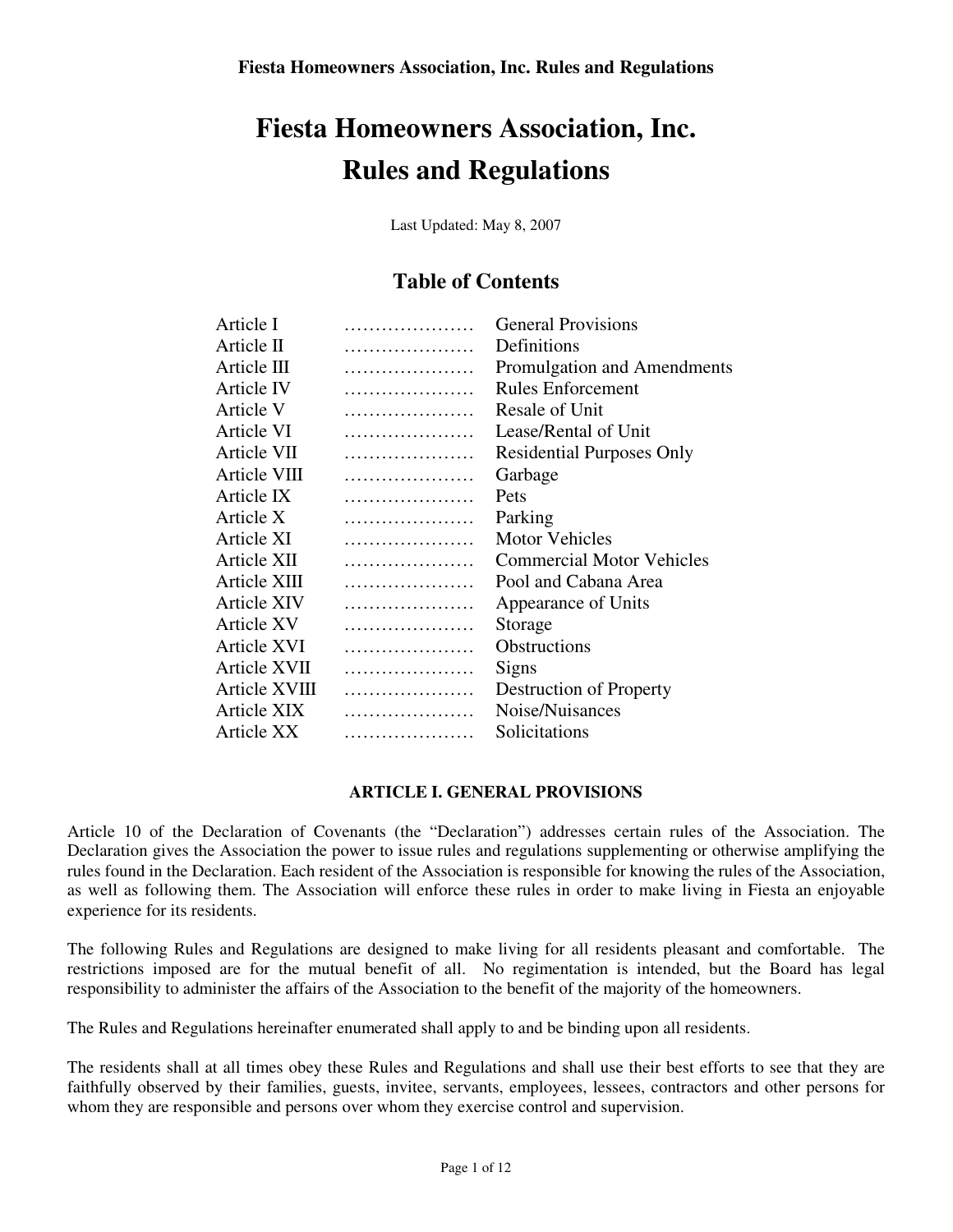Revision of these Rule and Regulations will be made if and when current rules became obsolete, inequitable, or fail to cover existing situations. Suggestion for such changes should be submitted (in writing) to the Association. The Board of Directors is anxious to reflect the wishes of a majority of the owners.

The Association, through the Board of Directors or its Agent, is primarily responsible for the enforcement of all Rules and Regulations; however, any owner(s) may, "as a good neighbor, politely call attention to rule infractions, either to the person violating the rule or in a written signed complaint to the Association. The Board of Directors may assign all or part of the responsibilities for compliance with these Rules and Regulations to the Agent of the Association.

Violations of these Rules and Regulations may subject the violator to any and all remedies available to the Association and other owner(s) pursuant to the terms of the Declaration of Covenants, Restrictions and Easements for the Association.

Violations may be remedied by the Association by fine, injunction or other legal means and the Association shall be entitled to recover in said actions any and all court costs incurred by it, together with reasonable attorney's fees against any person(s) violating the Rules and Regulations of the Declaration of Covenants, Restrictions and Easements, and any of the Exhibits attached thereto. Any waivers, consents or approvals given under these Rules and Regulations by the Board of Directors shall be revocable at any time and shall not be considered waiver, consent or approval of identical or similar situations unless notified in writing by the Association.

#### **ARTICLE II: DEFINITIONS**

ARC: As referred to herein, the term "ARC" shall refer to the Architectural Review Committee appointed by the Board of Directors.

Association: As referred to herein, the term "Association" may be interchangeable with the Board of Directors. Any Agent retained by the Association to act on its behalf may be included in this term, where applicable.

Agent: As referred to herein, the term "Agent" refers to any third party vendor whose services are retained by the Association.

Member: As referred to herein, the term "Member" shall be interchangeable with "Homeowner" or "Owner."

Resident: As referred to herein, the term "Resident" shall mean any person or persons residing within the property boundaries of the Association, including but not limited to any owner or renter.

#### **ARTICLE III: PROMULGATION AND AMENDMENTS**

The Association will make best efforts to make sure these Rules and Regulations are available to download at no cost from the Association's website, www.fiestahoa.com. Those members without internet access will be provided one copy at no cost. Should any resident need an additional printed copy, they can purchase one from the Association.

Amendments to these Rules will be made from time to time, when needed, and will be provided to members at no charge. A current copy, as amended, will be available on the Association's website. Amendments may be made by issuing a completely new set of Rules or may be made by incorporation to any existing set of Rules at the discretion of the Board of Directors.

Section 13 of the Bylaws provides that the Association may enforce any amended provision of these rules thirty days after promulgation of said amended rules. Enforcement of any rules promulgated prior to said amendments are not subject to this rule, as long as the subject rules had been promulgated at least 30 days prior to enforcement of such.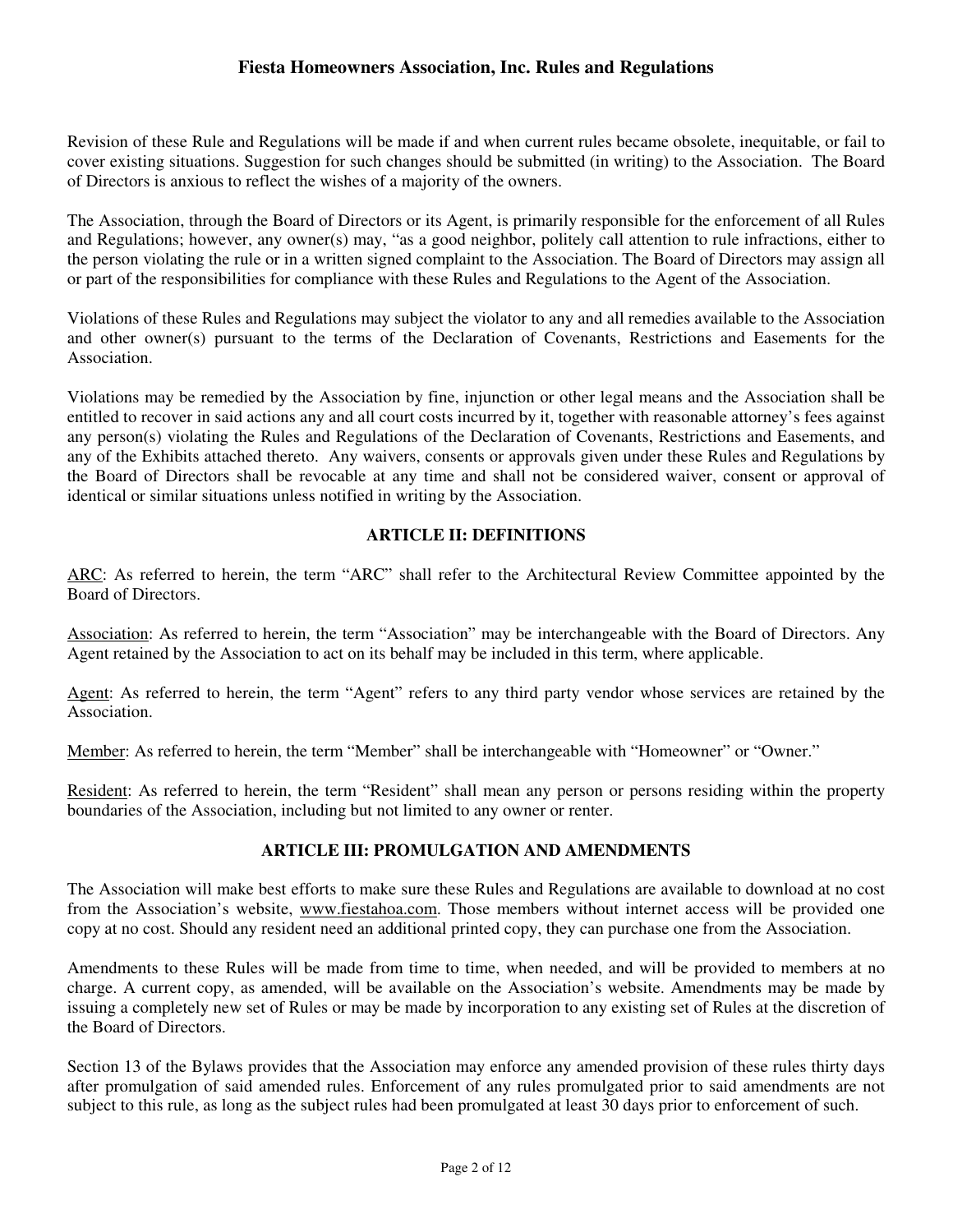#### **ARTICLE IV. RULES ENFORCEMENT**

The Board of Directors asks for the full cooperation in the observance of these rules designed to make Fiesta a pleasant place in which to live. Observance of these Rules and Regulations by owner(s), lessees, their families, guests, and employees of owners, and other person(s) over whom they exercise control and supervision is the responsibility of the Unit owner(s).

Violations should be reported to the Association or its designated agent.

Violations may be called to the attention of the violating owner(s) or other responsible person by the Association in writing.

The Board has the authority to fine residents for violations of these rules pursuant to Section 5(n) of the Bylaws of the Association (the "Bylaws"). The procedure for the issuance of said fines and the owner's right to a hearing may be found in Section 18, et seq. of the Association's By-Laws.

The acceptance by a purchaser of a unit of the warranty deed conveying the title shall be considered notice of the enforcement provisions of these Rules and Regulations.

## **ARTICLE V. RESALE OF UNIT**

All prospective buyers of units must be pre-approved by the Association prior to occupying a unit. There are no exceptions.

The Association will put forth its best efforts to review and approve applications for new owners. However, it is the responsibility of the new owner to notify the Association far enough in advance to ensure that the Association has enough time to process the application and screen the applicant. In no case shall the Association be obligated to review any application submitted for approval prior to 30 days after submission of a fully completed application to the Association, including all required documentation.

#### **Permanent occupancy of units is limited to those persons identified on the purchase application.**

The application fee for new owners is \$100 per unrelated person. Additionally there is a charge of \$90 per adult person (over the age of eighteen), for a background check. Both of these fees are payable to the Association.

The seller (current owner) shall provide the purchaser with the following Association documents:

Articles of Incorporation Bylaws Declaration of Covenants Rules and Regulations, as amended

All of these documents are available on the Association's website at no cost to members.

Written approval is required in recordable form for the proper legal transfer of title. The written approval will be issued by the Association, or through its agent, if any.

Units can be sold to a corporation, partnership, professional association or similar non-personal entity provided unit is used for residential purposes.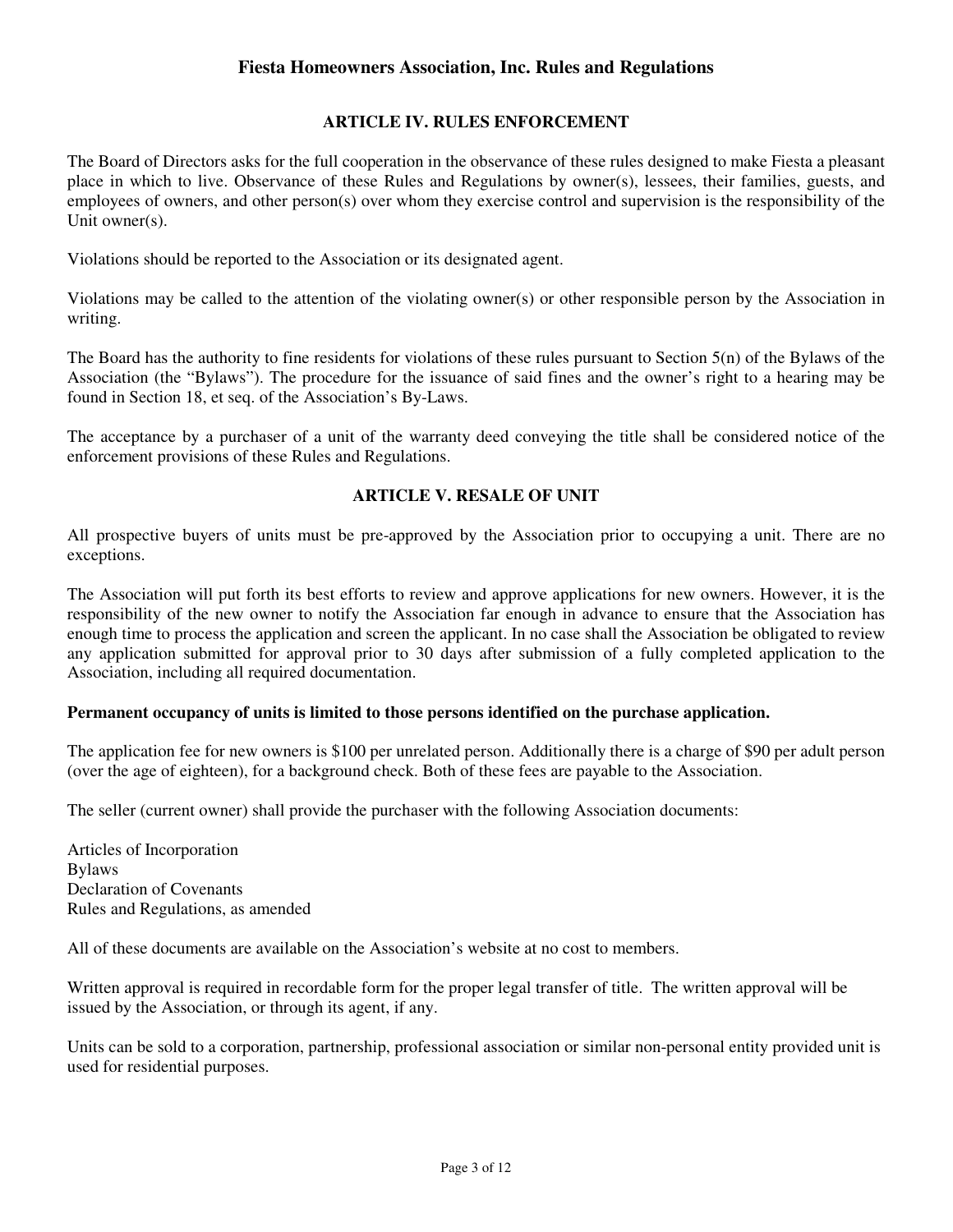#### **ARTICLE VI: LEASE/RENTAL OF UNIT**

*Article 10.20 of the Declaration provides general guidance to owners regarding the leasing or rental of units. The following rules and regulations shall provide further clarification regarding the Association's policy on the leasing or rental of units. However, shall there be any conflict between these rules and the Declaration, the Declaration takes precedence. It is the resident's responsibility to be familiar with both these rules and those outlined in the Declaration.* 

#### **No units may be rented prior to one year after the unit is purchased. The Association reserves the right to pursue any and all legal action against any member who violates this rule.**

All prospective renters of units must be pre-approved by the Association prior to occupying a unit. There are no exceptions.

The Homeowner intending to lease his/her unit or any interest therein shall give notice in writing to the Association of such intention, together with the name and address of the intended lessee, such other information as the Association may require and the terms of the proposed transaction.

No Homeowner(s) may lease his/her unit until they receive written approval from the Association. The submission of an application form provided by the Association and a copy of the lease, payment of monies due to the Association as enumerated herein and an interview of the prospective occupants must occur before the Association will consider approving any prospective occupants.

In order to provide the Association with sufficient time to process such requests, the above items should be provided to the Association no less than thirty days prior to the date of occupancy contemplated.

The owner(s) shall provide the proposed lessee with a copy of all rules and regulations of the Association.

Renewal or extensions of existing leases shall require Association approval. The Association reserves the right to deny any renewal or extension of any lease. If the Association has received complaints regarding said occupants or the occupants have violated the Association's rules and regulations in any manner, the Association may not approve any lease extension.

#### **Occupancy of units is limited to those persons identified on the rental application. No additional persons may occupy any unit without the prior approval by the Association.**

During the period that the unit is leased by the owner, such owner loses the privilege he/she would normally exercise in respect to all common areas in the Association, such as the use of the swimming pool or resident parking space. Also, the owner must provide the gate opener (clickers) to the lessee by the starting date of the lease.

Lessee(s) must conform to and abide by all times the rules of the Association as set forth herein.

The application fee for renters is \$100 per unrelated person. There is an additional charge of \$90 per adult person over the age of 18, for a background check. These fees are payable to the Association.

## **ARTICLE VII: RESIDENTIAL PURPOSES ONLY**

*Article 10.18 of the Declaration provides general guidance to owners regarding the use of the units. The following rules and regulations shall provide further clarification regarding the Association's policy on the use of the units. However, shall there be any conflict between these rules and the Declaration, the Declaration takes precedence. It is the resident's responsibility to be familiar with both these rules and those outlined in the Declaration.*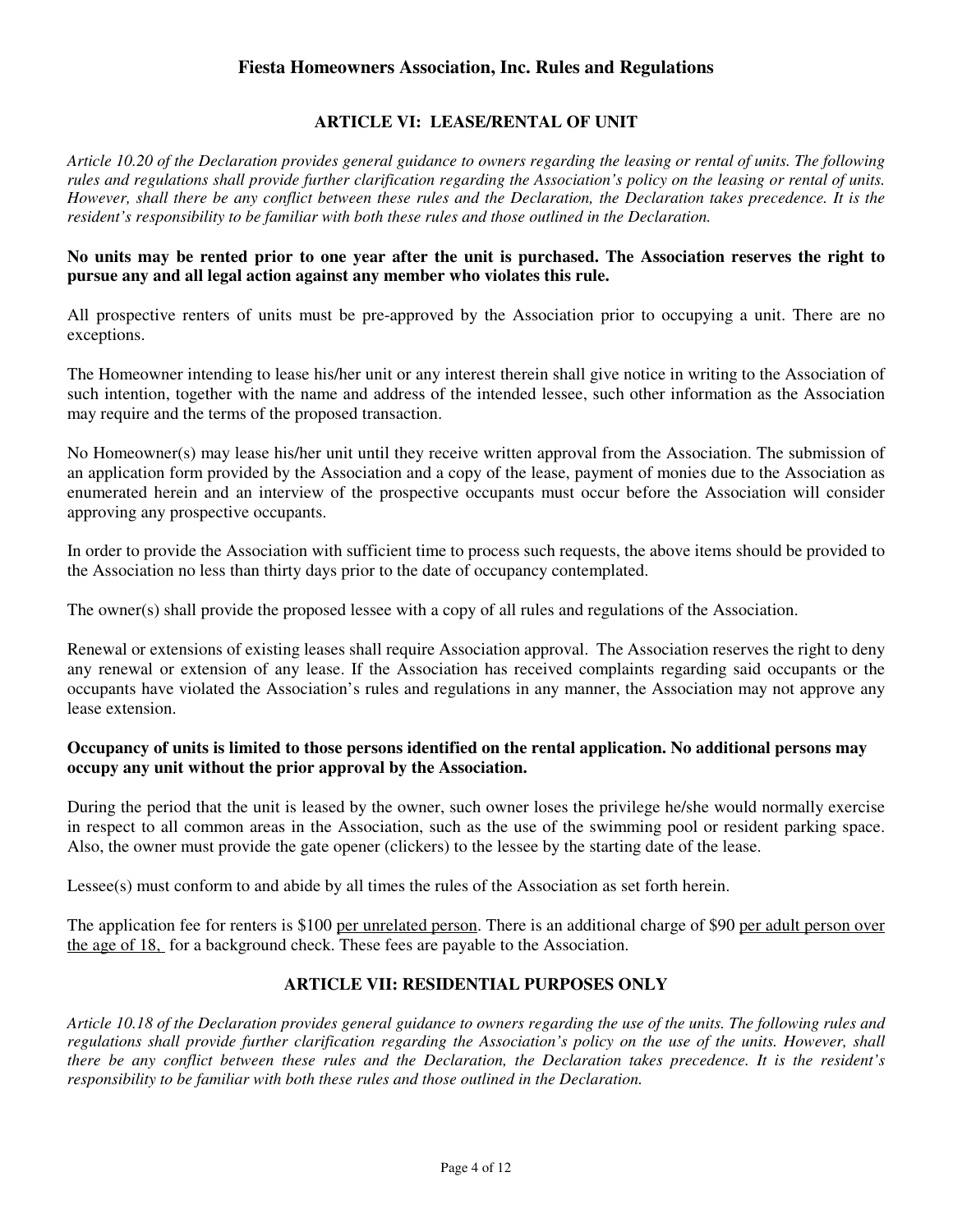Units are for residential purposes. No manufacturing, sales, commercial or distribution activities shall be permitted by any resident on the property of the Association. In addition, all other activities determined by the Board of Directors to constitute a business practice inconsistent with appropriate use of a residential unit shall not be permitted on the premises.

#### **ARTICLE VIII: GARBAGE**

*Article 10.02 of the Declaration provides general guidance to owners regarding garbage. The following rules and regulations shall provide further clarification regarding the Association's policy on garbage. However, shall there be any conflict between these rules and the Declaration, the Declaration takes precedence. It is the resident's responsibility to be familiar with both these rules and those outlined in the Declaration.* 

#### General Rules:

- 1. Garbage containers are not allowed in front of any unit without prior approval of the Association.
- 2. Garbage is picked up on Tuesdays and Fridays.
- 3. Recyclables are picked up on Fridays only.
- 4. Bulk trash is picked up according to the schedule promulgated by the City of Margate. If garbage does not fit in a garbage can, it cannot be put out for pick up other than on bulk trash days.
- 5. Garbage containers and recyclable bins may not be put out for pickup prior to 6:00 P.M. the day before garbage pickup.
- 6. Garbage containers and recyclable bins must be moved to the back of the unit no later than by 10:00 A.M. on the day following garbage pick up, or the owner will be subject to fine and/or the subject container or bin may be confiscated, with the cost of removal being assessed to the owner.
- 7. Regulation size trash bags may be put out on the day of garbage collection ONLY. No retail bags may be used (i.e. Publix, Wal-Mart, Target) All bags must be secured.
- 8. Garbage containers must be marked with the complete street address of the unit owner (i.e. 4444 Jubilee). All unmarked containers will be subject to removal without notice by the Association.
- 9. Garbage must be placed only in designated areas, which include a) at the end of the unit's designated parking space or b) at the end of the swale. Please be respectful of your neighbors.
- 10. No trash or garbage, cans, supplies, milk bottles, or other articles shall be placed outside the Unit, including, but not limited to in front of any unit except in the prescribed areas and on the days designated by the Association (Tuesdays & Fridays)

The Association takes violation of these rules very seriously, as the Association is incurring needless expenses (i.e. cleanup, pest and rodent removal costs) as a result of those owners not following the rules. **The Association has implemented a zero tolerance policy for violations of these rules**. Violators will be required to reimburse the Association for clean up expenses and a fine of \$50.00 will be imposed for each violation of any part of this Rule.

#### **ARTICLE IX: PETS**

*Article 10.13 of the Declaration provides general guidance to owners regarding pets. The following rules and regulations shall provide further clarification regarding the Association's policy on pets. However, shall there be any conflict between these rules and the Declaration, the Declaration takes precedence. It is the resident's responsibility to be familiar with both these rules and those outlined in the Declaration.* 

The following is strictly prohibited and will result in the issuance of a violation letter and fine:

- 1. Failing to clean up after your pet
- 2. Dogs outside of a unit without a leash
- 3. Letting a dog defecate on the area immediately in front or back of any home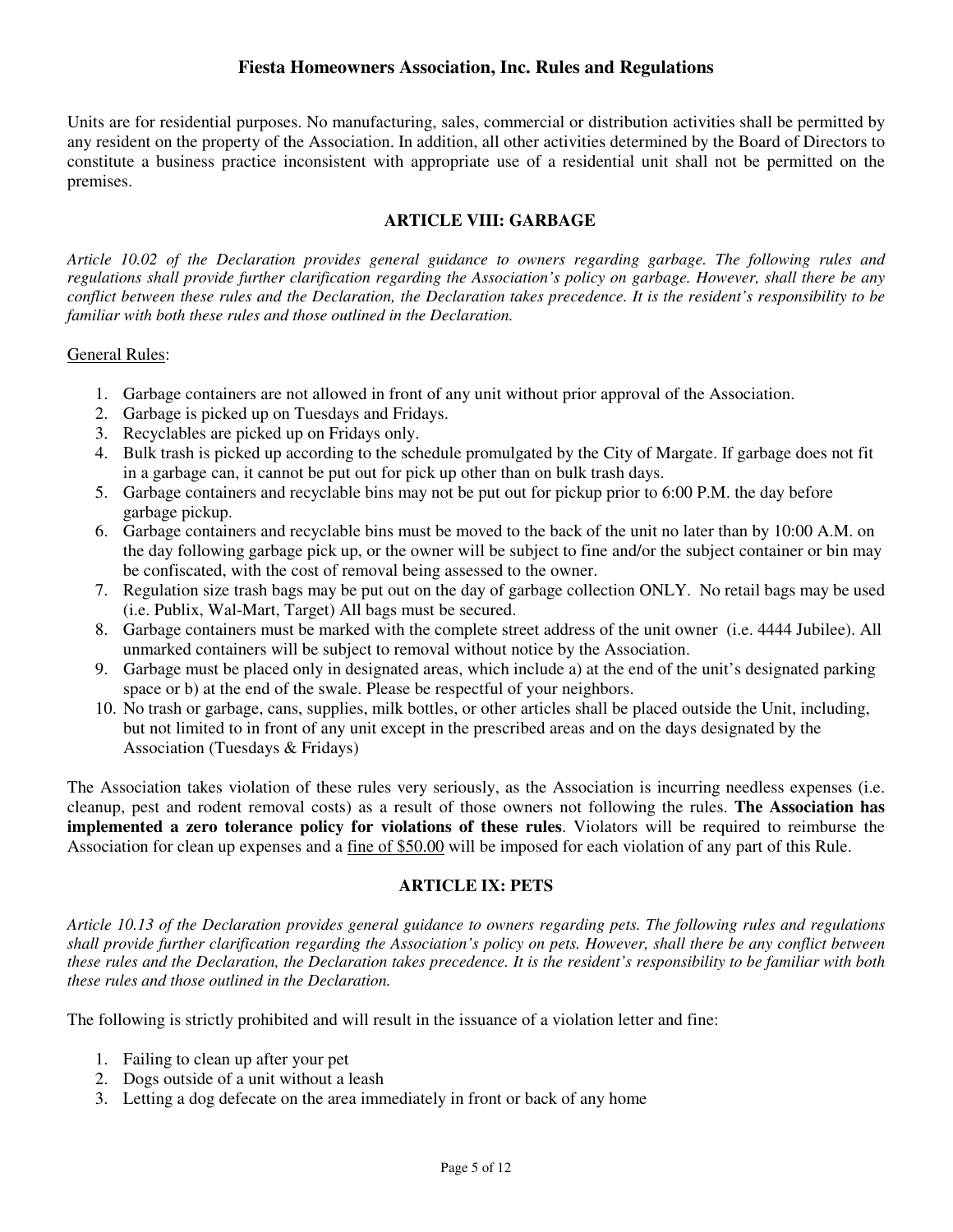- 4. Under no circumstance are pets allowed in the Swimming Pool and Cabana Areas.
- 5. Pit-bulls on Association property
- 6. Pets unattended outside the unit
- 7. Commercial breeding of pets

The following is required when walking a dog on Association property:

- 1. The dog must be on a leash
- 2. The person walking the dog must have a bag or similar item on their person, visible to others, for clean up
- 3. All excrement must be immediately cleaned up by the person walking the dog

Failure to abide by the above will result in a fine.

Ordinary house pets shall include dogs, cats, caged domesticated birds, hamsters, gerbils, aquarium fish, small snapping turtles, and tortoises, domesticated rabbits, rats and mice and creatures normally maintained in a terrarium or aquarium are permitted and subject to the guidelines in these Rules.

Animals not generally maintained as pets, such as large reptiles (snakes), anthropoids, felines other than cats, canines other than dogs, rodents, and other creatures other than those listed above, or not maintained in a terrarium or aquarium, are prohibited.

The number of ordinary house pets, excluding caged birds or those in a terrarium or aquarium are not to exceed two (2) per unit, each weighing 50 lbs or less.

NOTE: City of Margate Ordinances also require clean-up and failure to do so may result in a ticket being issued to the offender.

No pets shall be left unattended outside the Unit, and no pet shall be left inside a unit for a period of time exceeding 36 hours, such as weekend, without attendance.

Pet owners are responsible for any property damage, injury, or disturbance their pet(s) may cause or inflict.

All pets must have and display, as appropriate, evidence of all required registrations and inoculations.

Every female dog, while in heat, shall be kept confined in the unit by its owner in such a manner that she will not be in contact with another dog nor create a nuisance by attracting other animals.

If such pet(s) is vicious or is annoying to other owners, or otherwise becomes a nuisance, the Association reserves the right to have the pet removed from Association property.

No owner shall inflict or cause cruelty in connection with any pet.

## **ARTICLE X: PARKING**

There shall be one assigned parking space per unit (lot number) and must be used first by the unit owner before a guest spot is occupied. Those residents with more than two vehicles must park their 3<sup>rd</sup> vehicle in a guest spot not located in front of any unit (the vehicles may be parked in any guest spot on the side of the street where there are no homes). Complaints from residents regarding the taking up of two guest spots by a single resident on the street where they live will result in a fine to the offending resident.

Note: There is plenty of parking in the complex. There is no reason to take up a frequently used guest spot with your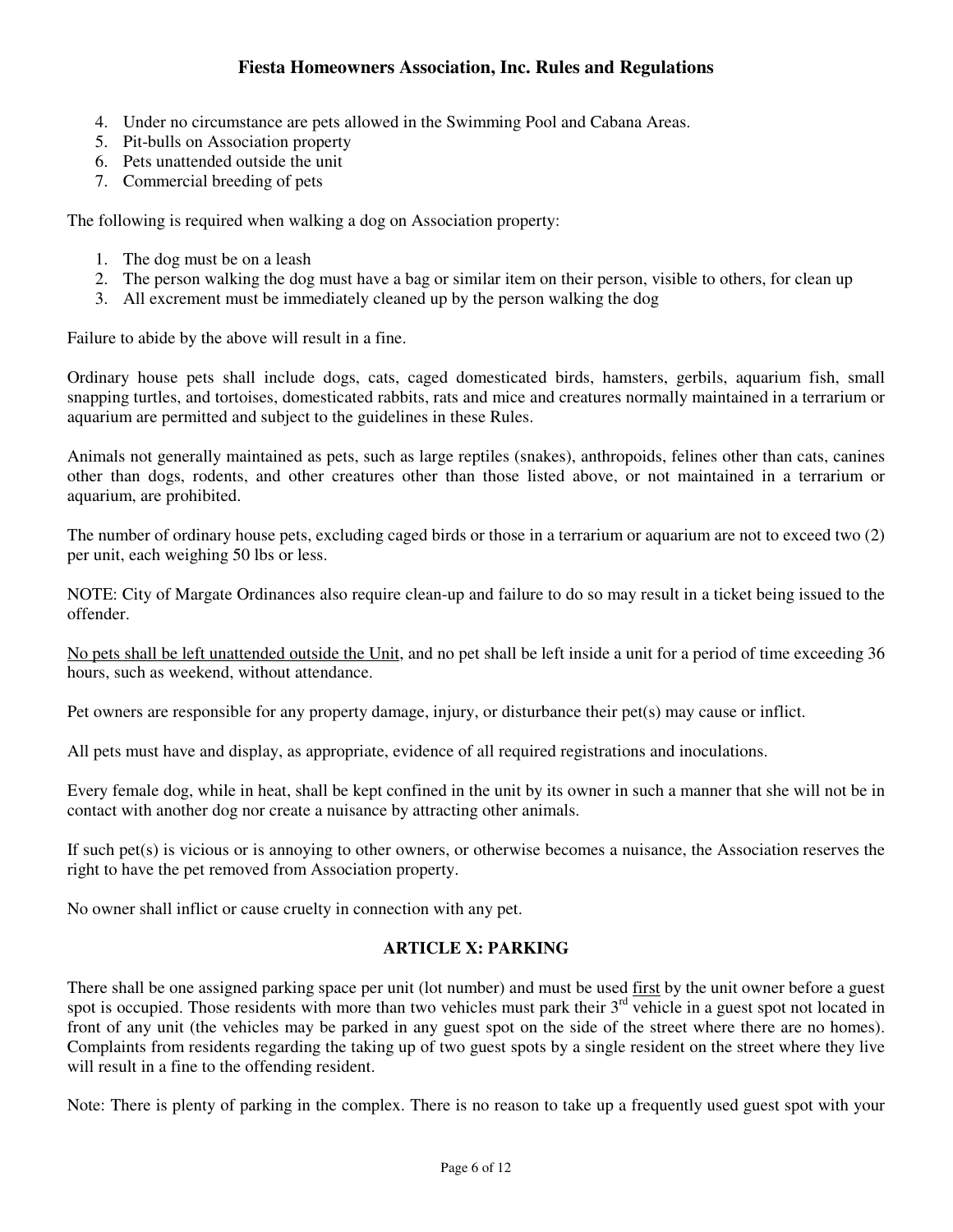3<sup>rd</sup> vehicle. Please respect your neighbors and use one of the guest spots in areas infrequently used.

Throughout the complex, a number of spaces are designated "GUEST." Visitors must park their cars in these spaces and not in spaces with numbers, which are designated parking places. All guest spots are painted yellow and are easily identifiable. It is the responsibility of owners and tenants/renters to see that their visitors use these spaces.

**Parking Decals: All vehicles owned by residents must have a Fiesta parking decal affixed to the rear window or bumper of the vehicle. Vehicles without such decals will be subject to towing or police inspection. Decals are available from the Association. Proof of residency, as well as identifying information of the vehicle including a) Make b) Model c) Year d) Color and e) License plate number is required to obtain the decals. There is no cost to members for the parking decals for up to three decals. There is a \$5.00 charge if additional decals are needed. However, the Association reserves the right to limit the number of decals issued to any unit.** 

The following is prohibited and will result in a fine and/or towing at the owner's expense:

- 1. Parking a vehicle on a sidewalk or swale, or blocking any part thereof with the vehicle.
- 2. Parking anywhere on Association property that is not either a designated parking space or a guest space.
- 3. Parking in a handicapped spot without the requisite placard or decal.
- 4. Parking in a guest spot without moving the vehicle at least once in a two-day period.
- 5. Servicing or repairing vehicles. However, in the case of emergency, such will be allowed with PRIOR permission of the Association.
- 6. No alterations to any parking space or parking curb are allowed without prior written approval/consent of the Association.
- 7. Boats, mobile homes, campers or trailers shall not be allowed on the property overnight.

## **ARTICLE XI: MOTOR VEHICLES (GENERAL)**

The following vehicles are prohibited and will result in a fine to the owner or towing:

- 1. Commercial vehicles (except as allowed under Article XII);
- 2. Vehicles displaying commercial signage;
- 3. Vehicles missing windows;
- 4. Vehicles carrying ladders (except as noted in Article XII);
- 5. Inoperable vehicles (Servicing or repairing vehicles is not allowed on Association property. However, in the case of emergency, such will be allowed with PRIOR permission of the Association);

All vehicles parked on the Association's property must have current and valid vehicle license tags from the state of registration properly attached to the vehicle.

Nuisance or Inoperable Vehicles. All vehicles must be kept in proper operating condition so as not to be a hazard or a nuisance by noise, exhaust emission, appearance or otherwise. No vehicles that creates a nuisance, a safety hazard or is inoperable shall be parked on Association property. The owner shall appropriately maintain vehicles. The cost of correcting damage to Association property caused by failure to so maintain a vehicle shall result in a fine or individual assessment to the owner who caused such damage, whether it was their vehicle, or that of a guest or tenant.

Vehicles that cannot operate under their own power and remain on the property for more than seventy-two (72) hours, shall be towed at owner's expense.

No boats, mobile homes, campers or trailers shall be allowed on the property overnight.

No vehicles shall have "FOR SALE" signs displayed, whether via a sign or by writing on the vehicle itself.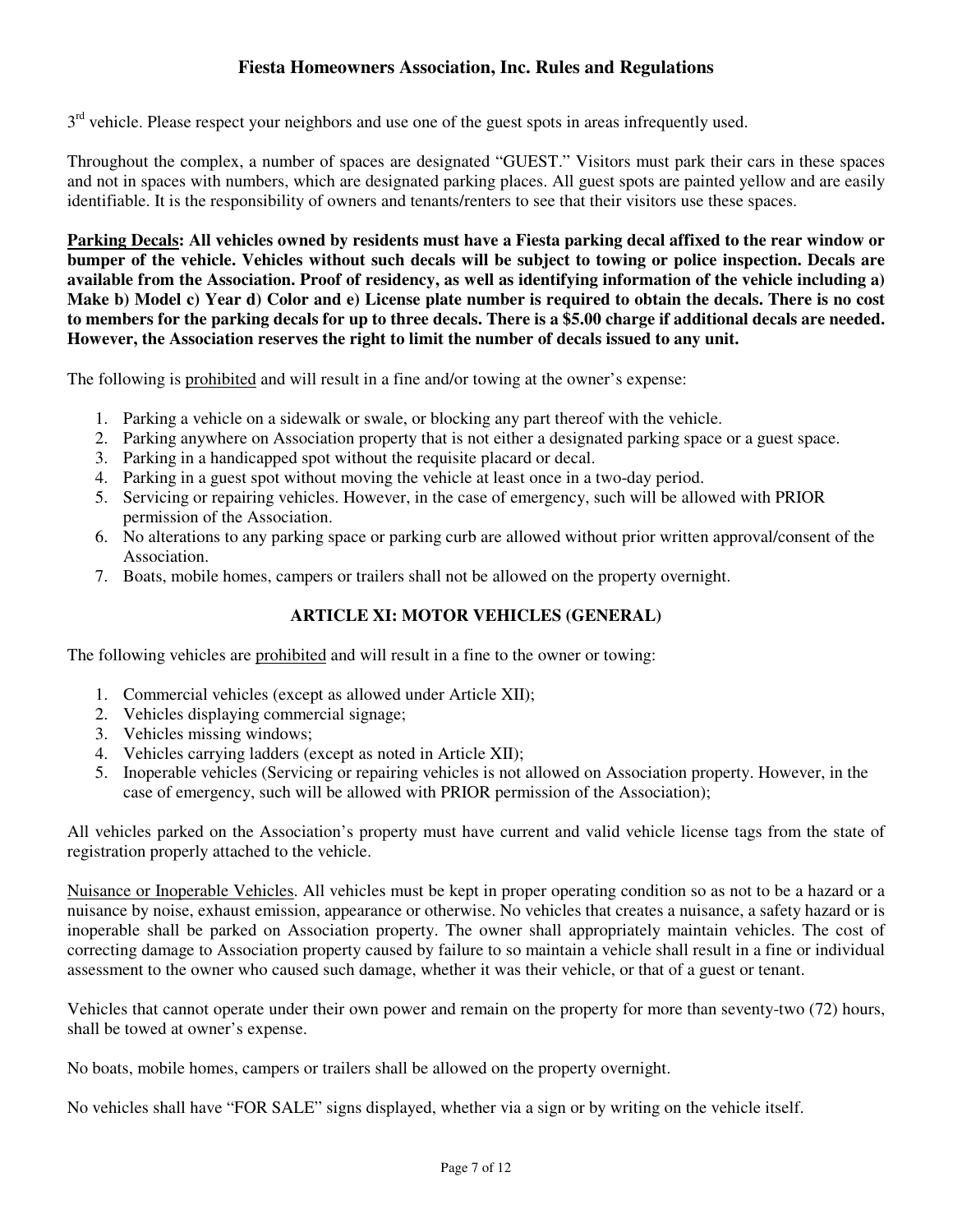The Association shall make a reasonable attempt to give notice to owners of offending vehicles. If such vehicles are not removed or the violation condition corrected, the Association may have the offending vehicle towed at the expense and risk of the owner of the vehicle.

Any equipment that is attached to a vehicle that makes the vehicle look like a commercial vehicle is not allowed. Pickup trucks with tools or materials in the bed of the truck must be covered. Nothing can be extending out the rear of the bed or sticking up from the bed. Example: Piping, wood, air tanks, etc.

Vehicles with permanent lettering or signage must be covered by placing magnetic blocks matching the color of the vehicle over the lettering or signage which completely covers such lettering and signage at all times while parked on Association property.

Vehicles with expired tags & trailer may be towed without warnings.

Overnight Parking: No boats, camping vehicles, jetskis, vehicles with trailers, commercial vehicles, U-Hauls or moving vans are allowed to park on Association property overnight without the prior written consent of the Association.

Vehicles will be subject to being towed if in violation of any of the above Rules. Once the Tow Company is called, it is up to the towing company to release the vehicle. If the towing company does release the vehicle, the vehicle must comply with the Rules and Regulations or be driven off the property.

The Towing Company or the Association will not be responsible for any damage to the vehicle being towed. A copy of these rules has been provided to the Tow Company so that there are no questions as to what will be towed. The Tow Company currently being used by the Association is J & J Towing 954-972-0855.

## **ARTICLE XII: COMMERCIAL MOTOR VEHICLES**

*Article 10.03 of the Declaration provides general guidance to owners regarding commercial vehicles. The following rules and regulations shall provide further clarification regarding the Association's policy on commercial vehicles. However, shall there be any conflict between these rules and the Declaration, the Declaration takes precedence. It is the resident's responsibility to be familiar with both these rules and those outlined in the Declaration.*

The Declaration states that no commercial vehicles may be kept overnight anywhere on Association property, unless specifically approved by the Association. Further, the Declaration provides that the Association may designate areas within the community where commercial vehicles may be parked.

In an effort to balance the needs of all members of the community, the following is the policy of the Association regarding parking of commercial vehicles on Association property:

- 1. **Commercial vehicles, as defined below, which are owned or used by residents, may only be parked in designated areas.** Designated areas are defined as parking spots that are not located in front of any unit, or within 25 feet of the curb in front of any unit.
- 2. Commercial vehicles providing a service to the Association or to a member, within the hours as set forth below, may only park directly in front of the unit for which it is providing a service.
- 3. At no time will Commercial vehicles **bearing ladders or any other tools** on the outside of the vehicle be allowed on Association property, other than on vehicles providing a service to the Association or a member and within the allowed hours as set forth below.
- 4. At no time will Commercial vehicles other than those vehicles providing a service to the Association or a member be permitted on Association property **bearing signs or decals** visible from the outside of the vehicle,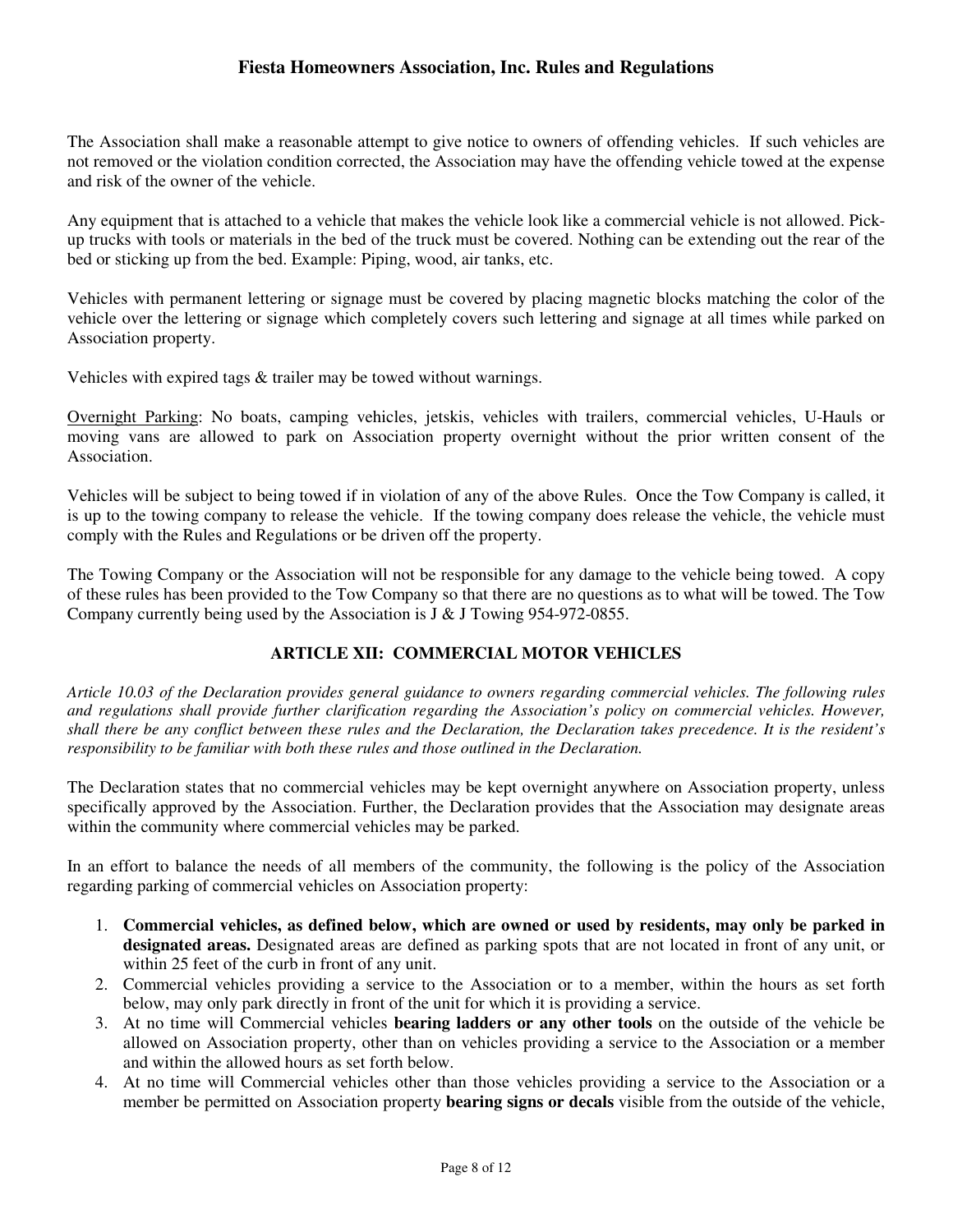unless such signs or decals are covered up as described below.

Commercial vehicles are defined as follows:

*Commercial vehicle* includes all vehicles, motor vehicles, or trailers drawn by motor vehicles, when designed, used or maintained primarily for the delivery or transport of persons or property in the conduct of, or carrying on of, any commercial or business activity for pecuniary gain or profit and where the owner or operator of such business or commercial enterprise is required to obtain a Broward County occupational license pursuant to Broward County Ordinance 72-13 as amended, or for the solicitation of business or customers within Broward County. – *City of Margate Code of Ordinances Chapter 12 ¼-1.*

The Association reserves the right to amplify the definition of commercial vehicles under the City of Margate Code of Ordinances at any time.

Vehicles with permanent lettering or signage must be covered by placing magnetic blocks matching the color of the vehicle over the lettering or signage which completely covers such lettering and signage at all times while parked on Association property.

Hours of Outside Commercial Contractors: Commercial vehicles or trucks **providing a commercial service to the Association or to a resident** are permitted between the hours of 8 a.m. and 6 p.m. Monday through Saturday. Such vehicles are allowed on an emergency basis after hours. A sign noting such emergency, with the unit owner's address, must be displayed on any such commercial vehicle after the designated hours.

## **Vehicles will be subject to being towed without warning, at the owner's expense, if in violation of any of the above rules.**

## **ARTICLE XIII: POOL AND CABANA AREAS**

### General Rules:

Pool hours are from 5am-11pm. (Please respect the privacy of those neighbors living adjacent to the pool area). Pool gate shall be locked at all times. The pool is accessible only by means of a key. The police will be called if there is anyone in the pool or cabana area between the hours of 11 pm and 5 am. **The Margate Police will strictly enforce these rules, including but not limited to the arrest of anyone in the pool area after hours without proper ID showing that they reside in the Community.** 

Use of pool and cabana area is restricted to residents and their guests. Guests must be accompanied by a resident. Persons not accompanied by a resident will be asked to leave and are subject to the trespassing laws of the State of Florida and the City of Margate. Unit owners will be responsible for the actions of their guests around the pool area.

All persons under the age of sixteen (16) years of age must be accompanied by a resident over the age of twenty-one (21)

**THERE IS NO LIFEGUARD ON DUTY.** All persons using the pool do so at their **OWN RISK.** The Association assumes **NO RESPONSIBILITY** for any accident or injury in connection with such use or for any loss or damage to personal property. Persons using the pool agree not to hold the Association liable for any actions of whatever nature occurring within the pool and cabana areas.

Wheelchairs, strollers, and children's swimming aids are permitted.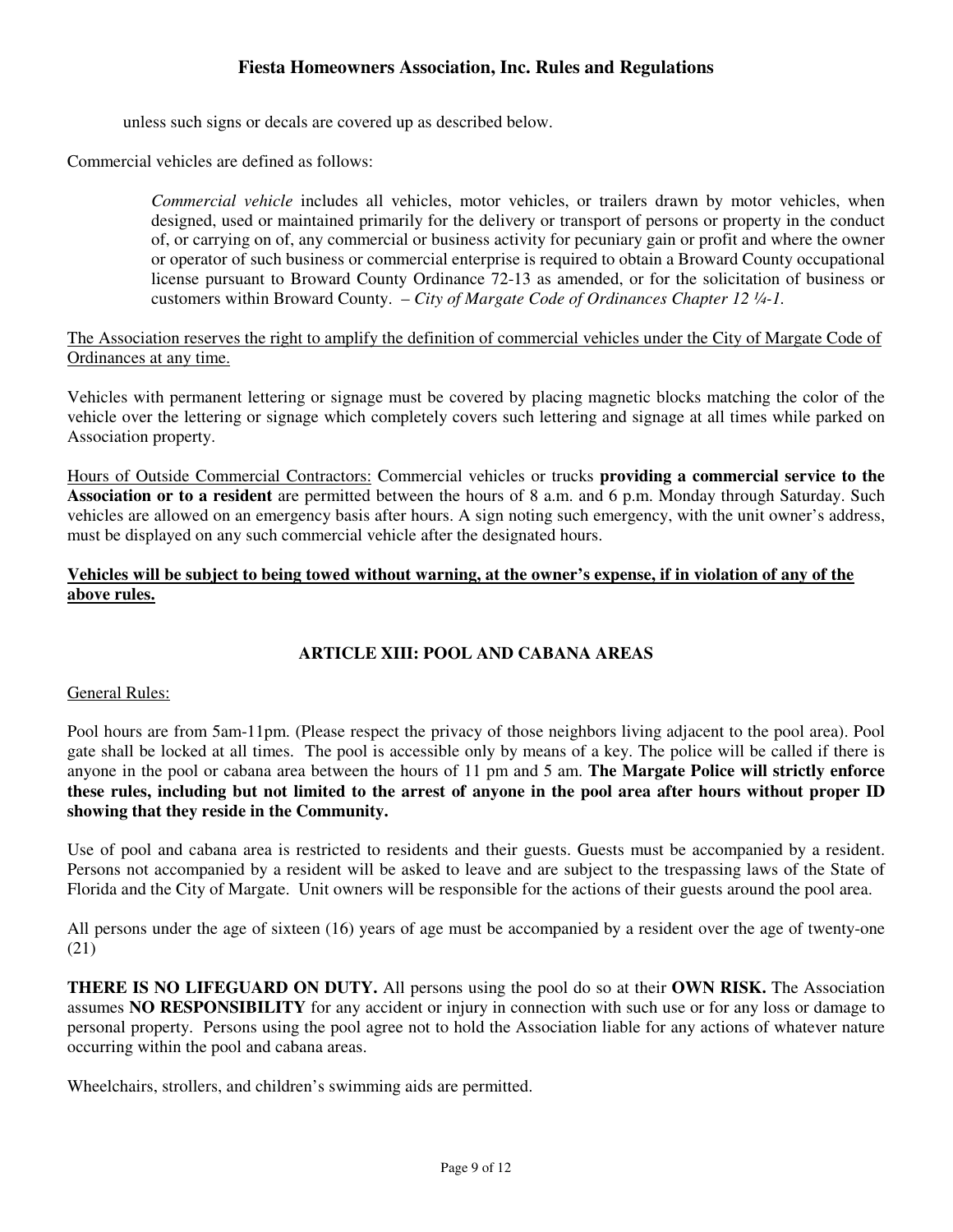Everyone must shower before entering the pool. Excess suntan oil, lotion, tar and sand must be removed from body before entering the pool. The poolside shower may not be used to take showers with soap.

Chairs and lounges must be completely covered when in use with a towel, blanket, or sheet etc. Pool furniture cannot be reserved or removed from the pool area. All belongings should be removed when leaving the pool area. All refuse must be placed in containers provide for this purpose. We should keep our pool area clean at all times.

Per State of Florida code: NO FOOD OR BREAKABLE OBJECTS ARE ALLOWED IN THE POOL OR POOL AREA. NO INTOXICANTS ARE PERMITTED. NON-ALCOHOLIC BEVERAGES MUST BE IN PLASTIC CONTAINERS BUT NOT WITHIN FOUR (4) FEET FROM THE EDGE OF THE POOL. Any Association functions must have prior approval by the Board of Directors.

Children in diapers or under two (2) years of age are **NOT PERMITTED** in the swimming pool or at the pool edge. Children who are not toilet trained are not allowed in the pool. Persons having colds, coughs, inflamed eyes, infections, open sores, wearing bandages, skin lesions shall not use the pool.

## **THERE IS NO NUDE SWIMMING ALLOWED AT ANY TIME (THIS INCLUDES CHILDREN OF ANY AGE).** Only conventional swimwear may be worn in the pool.

No pets are allowed in the pool area with the exception of service animals.

Pool users cannot indulge in games, running or horseplay. No pushing, dunking, profane language, diving or jumping in the pool will be permitted.

No resident shall in any manner operate, modify, alter, or make change to the pool equipment.

The Association may eject any person from the pool or the pool area for objectionable behavior, improper dress, and willfully violating these rules.

## **ARTICLE XIV: APPEARANCE OF UNITS**

Most residents of the community take pride in living here. If your property is dirty or not maintained otherwise, it affects your neighbors. Those residents that do not maintain the appearance of their homes will be subject to fines.

The front of your unit should be free of any objects other than a bench, chair or landscaping accouterments. The back of your unit should be similarly clear of objects. However, garbage cans, barbecue grills and chairs or benches are permitted. Please keep in mind that objects in front or back of your unit are an insurance hazard.

#### Hurricane Shutters

Hurricane shutters are only permitted during hurricane season, which runs from June 1 to November 30 of each year. Of course, should a hurricane watch or warning be issued before or after these dates, residents may put up shutters at these times.

The City of Margate Code of Ordinances states that shutters (temporary and permanent) must be removed/opened no later than 10 days after a hurricane watch or warning has been lifted, unless another watch or warning is imminent.

Permanent accordion or roll-up shutters cannot be left in a closed position other than as specified above without the written consent of the City Manager. A copy of the consent must be filed with the Association.

During hurricane season, in a room with two windows, one window may be covered by shutters at any time. All rooms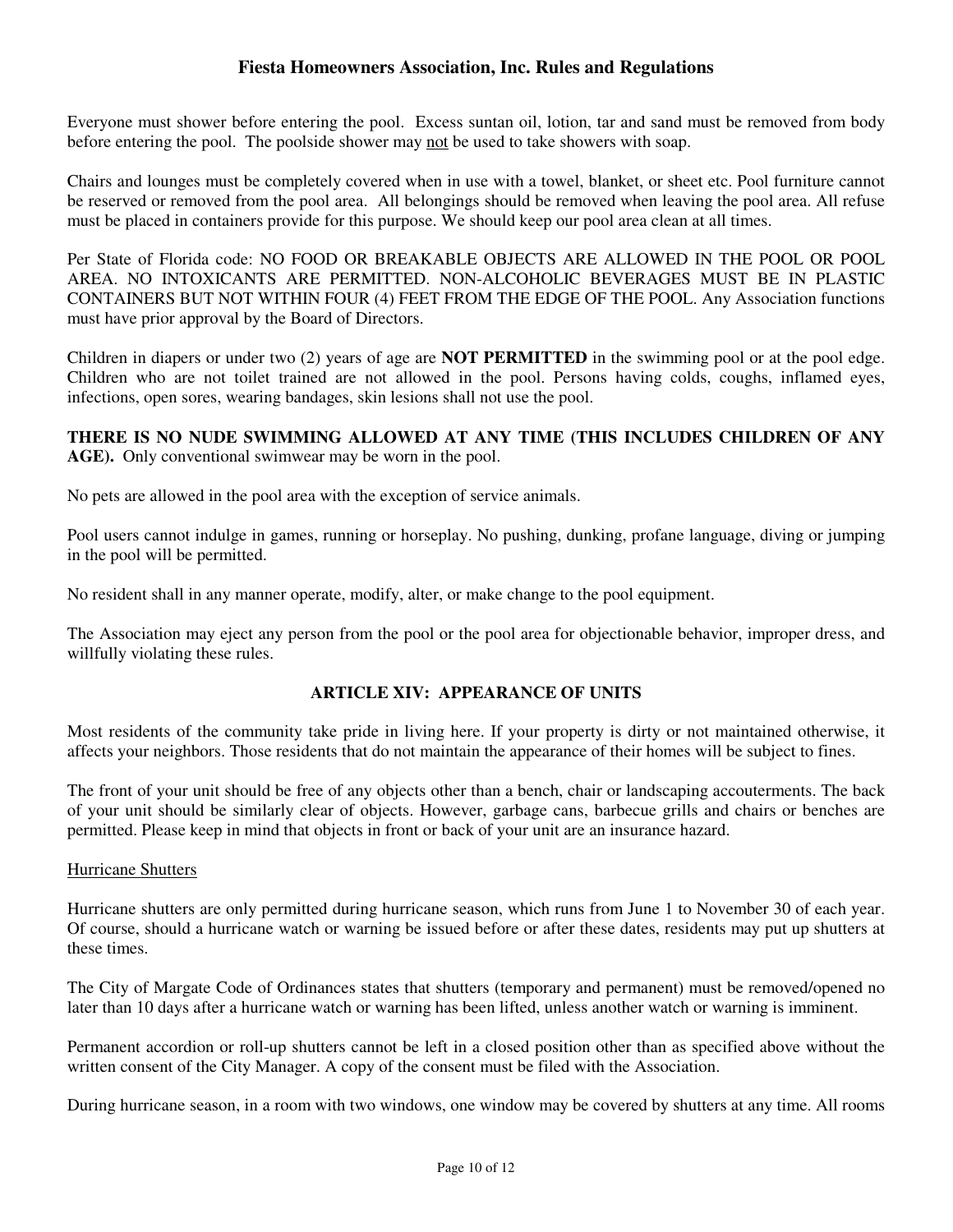in a home must have a means of egress for the fire department at all times other than during the times outlined above, meaning one window must remain open.

Violations of the above policy may be brought to the attention of the City of Margate Code Enforcement division.

## **ARTICLE XV: STORAGE**

No flammable, combustible or explosive fluids, chemicals, or substances shall be kept in any unit, its adjacent yard area or on the Common Elements except for propane tanks and those substances used for normal household use. Barbecuing shall not be permitted on patios. All barbecuing must be done at the minimum of ten (10) feet from the buildings.

#### **ARTICLE XVI: OBSTRUCTIONS**

*Article 10.09 of the Declaration provides general guidance to owners regarding obstructions. The following rules and regulations shall provide further clarification regarding the Association's policy on obstructions. However, shall there be any conflict between these rules and the Declaration, the Declaration takes precedence. It is the resident's responsibility to be familiar with both these rules and those outlined in the Declaration.* 

Sidewalks, driveways, or any part of the common property must not be obstructed in any manner. No workbench or contractor's equipment may be used on any sidewalks without the approval of the Association. No vehicle shall be parked obstructing any part of any sidewalk.

### **ARTICLE XVII: SIGNS**

*Article 10.08 of the Declaration provides general guidance to owners regarding signs. The following rules and regulations shall provide further clarification regarding the Association's policy on signs. However, shall there be any conflict between these rules and the Declaration, the Declaration takes precedence. It is the resident's responsibility to be familiar with both these rules and those outlined in the Declaration.* 

No signs of any type may be exhibited, inscribed, painted or affixed to, in or upon any part of the Property without the written consent of the Association. No signs of any type shall be attached to or be visible from, the outside of any vehicle parked on the property. This includes but is not limited to, magnetic signs, metal signs, plastic signs, paper signs, and signs painted on a vehicle.

For sale or for rent signs: No "for rent" sign shall be displayed anywhere in the community at any time. No "for sale" sign may be displayed anywhere in the community at any time with the following exception: If you are holding an open house, you must request permission from the Association to display any sign during the open house. Signs erected or displayed without Association approval will be removed at the owner's expense.

#### **ARTICLE XVIII: DESTRUCTION OR ALTERATION OF PROPERTY**

*Article 14 et seq. of the Declaration provides general guidance to owners regarding the architectural standards of the Association. Article 6.06 of the Declaration provides general guidance to owners regarding the ability of the Association to assess any member for damage caused to Association property. The following rules and regulations shall provide further clarification regarding the Association's policy on destruction or alteration of any property on the property of the Association. However, shall there be any conflict between these rules and the Declaration, the Declaration takes precedence. It is the resident's responsibility to be familiar with both these rules and those outlined in the Declaration.* 

Changes to the appearance of any lot: The rule of thumb is: if someone on the outside of the unit can see any change